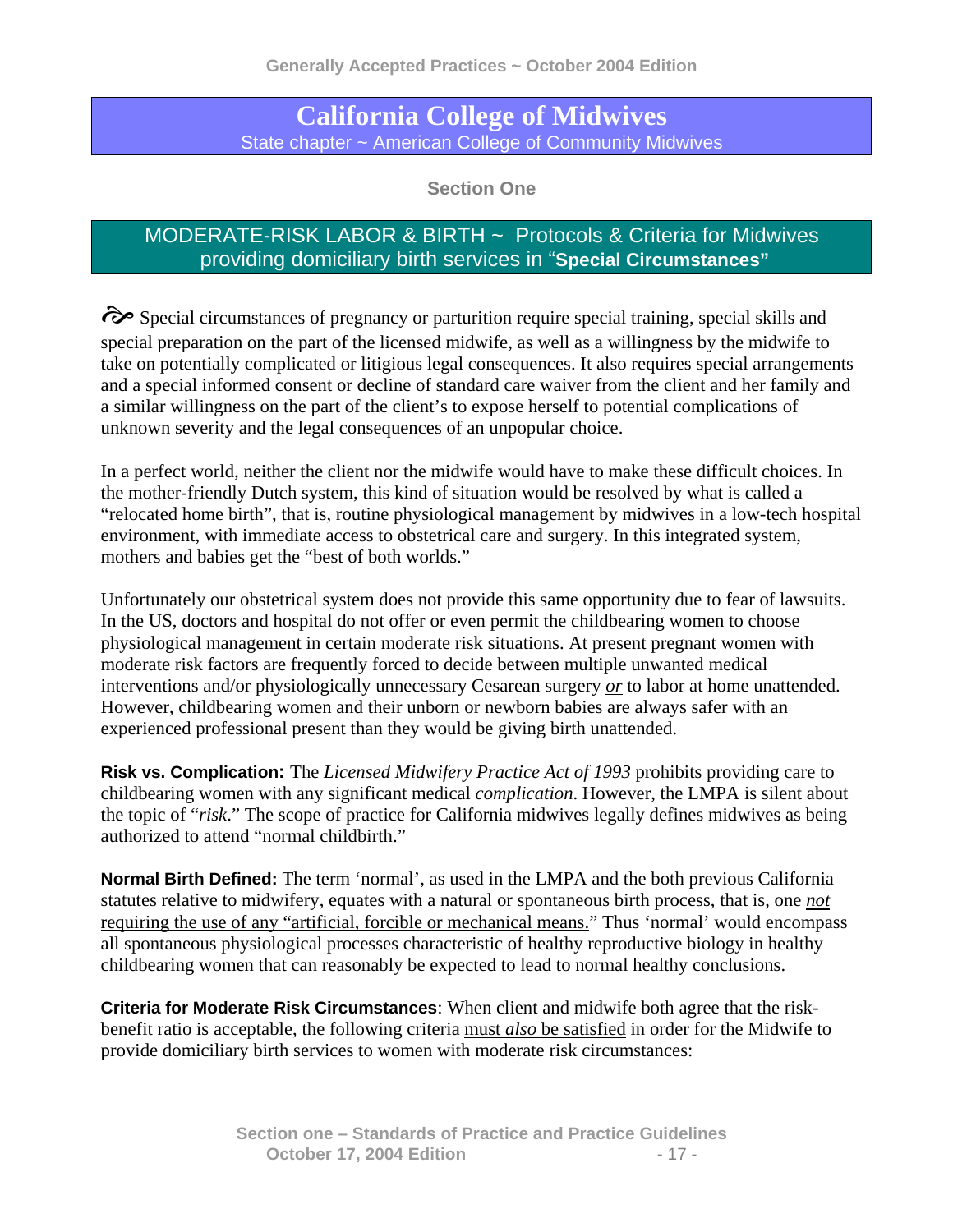#### **Criteria for the Midwife:** (per OAL decision by Judge Roman)

- 1. Must have attended at least 75 births as the primary midwife following licensure
- 2. Must have advanced training that clearly identifies her experience, skills and comfort to represent an elevated level of professional ability well beyond "entry -level" midwifery
- 3. Must be current in neonatal resuscitation and have training and skills in emergency or "firstresponder" abilities for mother and baby, such as the ALSO (Advanced Life Support in Obstetrics) or equivalent
- 4. Must have advanced experience via attendance of moderate risk labors at home, hospital or a birth center, with supervised hands-on experience in the specific circumstance that applies to the specific client
- 5. "Special Circumstances // Moderate-Risk Informed Consent Waiver of Standard Midwifery Advice" must be read, agreed to, signed by the client and retained in the client's chart a (see samples of Informed Consent/Special Circumstances Decline of Standard Care waivers)

## **Criteria for the Client:**

**A**. Normal pregnancy with reasonable expectation of the normal birth of a healthy baby:

1. 'Normal' is functionally defined as a healthy pregnancy that naturally advances to term with a live, growth-appropriate fetus/fetuses in a vertical lie and which can reasonably to expected to culminate with a spontaneous onset of labor that will progress normally to the spontaneous live birth of a viable neonate, with **conservation of the health of the mother and well-being of the baby being the desired outcome and goal**.

2. 'Normal' requires a baby in a longitudinal lie that engages in the pelvis before or during early labor and which establishes its ability to fit by advancing sequentially through the stations of the pelvis in a timely manner while displaying no evidence of significant or persistent fetal distress.

**B**. Circumstances of fetal demise or fetus with documented lethal untreatable congenital anomalies (incompatible with life such as anencephaly, etc) for which medical care is unable to influence outcome and for whom the parents have declined hospitalization with appropriate informed consent/decline of medical advise waiver.

## **ADVANCED MIDWIFERY SKILLS ~ For Specific Circumstances in Moderate Risk Parturition in Domiciliary Setting (list is not exhaustive)**

**A.** All moderate risk labor situations call for the highest level of fetal monitoring with intermittent auscultation at a minimum of q 20 minutes in active labor, q ten minutes in second stage and q 5 minutes while actively pushing; alternative method - episodic or continuous electronic fetal monitoring

**B.** A moderate risk labor calls for a high level of emergency transport plans, including less than 30 minutes to a tertiary care hospital which offers 24/7 in-house obstetrical and anesthesia coverage with access to a fully staffed operating room and other services such as lab and blood banking.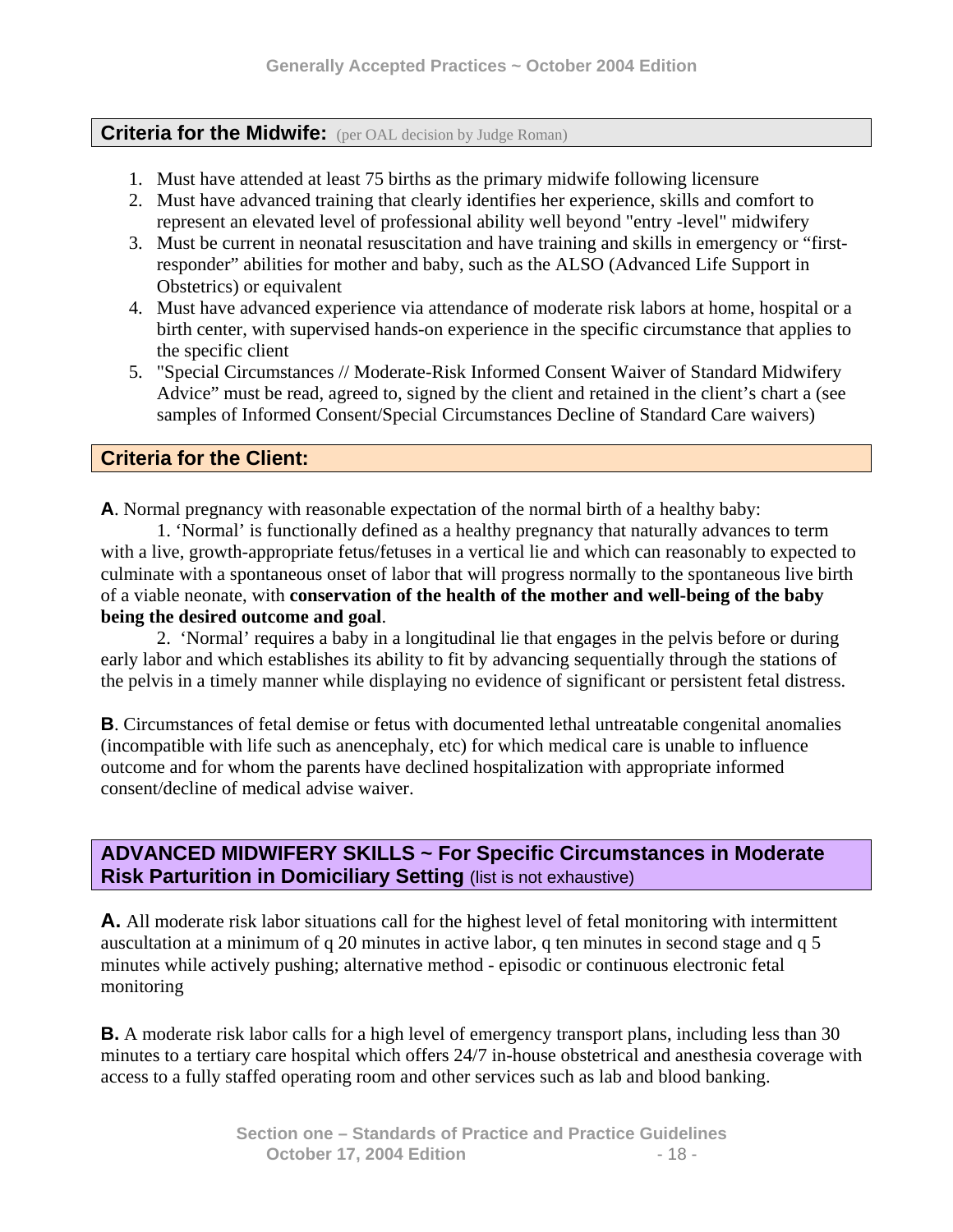# **C**. **Criteria and guidelines for physiological management of a Vaginal Breech**

**birth** (per OAL decision by Judge Roman)

- 1. Gestational age  $>36\frac{1}{2}$  weeks, <41  $\frac{1}{2}$  weeks
- 2. Frank breech position with head flexed
- 3. Pelvis adequate for fetal size
- 4. Sonogram to rule out anomalies associated with breech presentation
- 5. Distance to hospital less than 30 minutes
- 6. Psycho-social aspects conducive to cooperation during labor and delivery
- 7. Signed informed consent for topic-specific, moderate-risk decline of medicalization
- 8. Once *active* labor begins, progress must be straightforward
- 9. Highest level of fetal monitoring with intermittent auscultation, episodic or continuous electronic fetal monitoring

## **D**. **Criteria and guidelines for physiological management Vaginal Twin Birth**

(based on the model identified by the OAL decision)

- 1. Gestational age within 36 hours of 37 weeks completed weeks of pregnancy
- 2. First baby's head in the pelvis
- 3. Distance to hospital less than 30 minutes
- 4. Signed informed consent for topic-specific moderate-risk decline of medicalization
- 5. Once *active* labor begins, progress must be straightforward
- 6. Highest level of fetal monitoring with intermittent auscultation, episodic or continuous electronic fetal monitoring.
- 7. After birth of the first twin, the second baby should deliver promptly -- ideally within 30 minutes, outside limit 2 hours, with highest level of fetal monitoring during this period, at least every 5 minutes or continuous electronic fetal monitoring.

# **E. Criteria and guidelines for physiological management vaginal post-term**

**labor and birth** (based on the model identified by the OAL decision)

- 1. Adequate amniotic fluid by ultrasound or palpation q 3-4 days starting at 41  $\frac{1}{2}$  weeks
- 2. NST by EFM or FHTs for 10-20 minutes, reactive outcome with good variability
- 3. Normal fetal movement & responsiveness
- 4. Begin at 41 weeks to explain risks associated with >42 weeks, such as increase in problems for babies due to placental insufficiency, sutures becoming hard, macrosomia, etc.
- 5. Discuss castor oil/ herbal induction at 42 weeks if and/or obstetrical referral
- 6. Biophysical profile at 42 weeks
- 7. Distance to hospital less than 30 minutes
- 8. Signed informed consent / topic-specific moderate-risk decline of medicalization
- 9. Once *active* labor begins, progress must be straightforward
- 10. After rupture of membranes, no evidence of meconium beyond very light "tea-staining"
- 11. Highest level of fetal monitoring with intermittent auscultation, episodic or continuous electronic fetal monitoring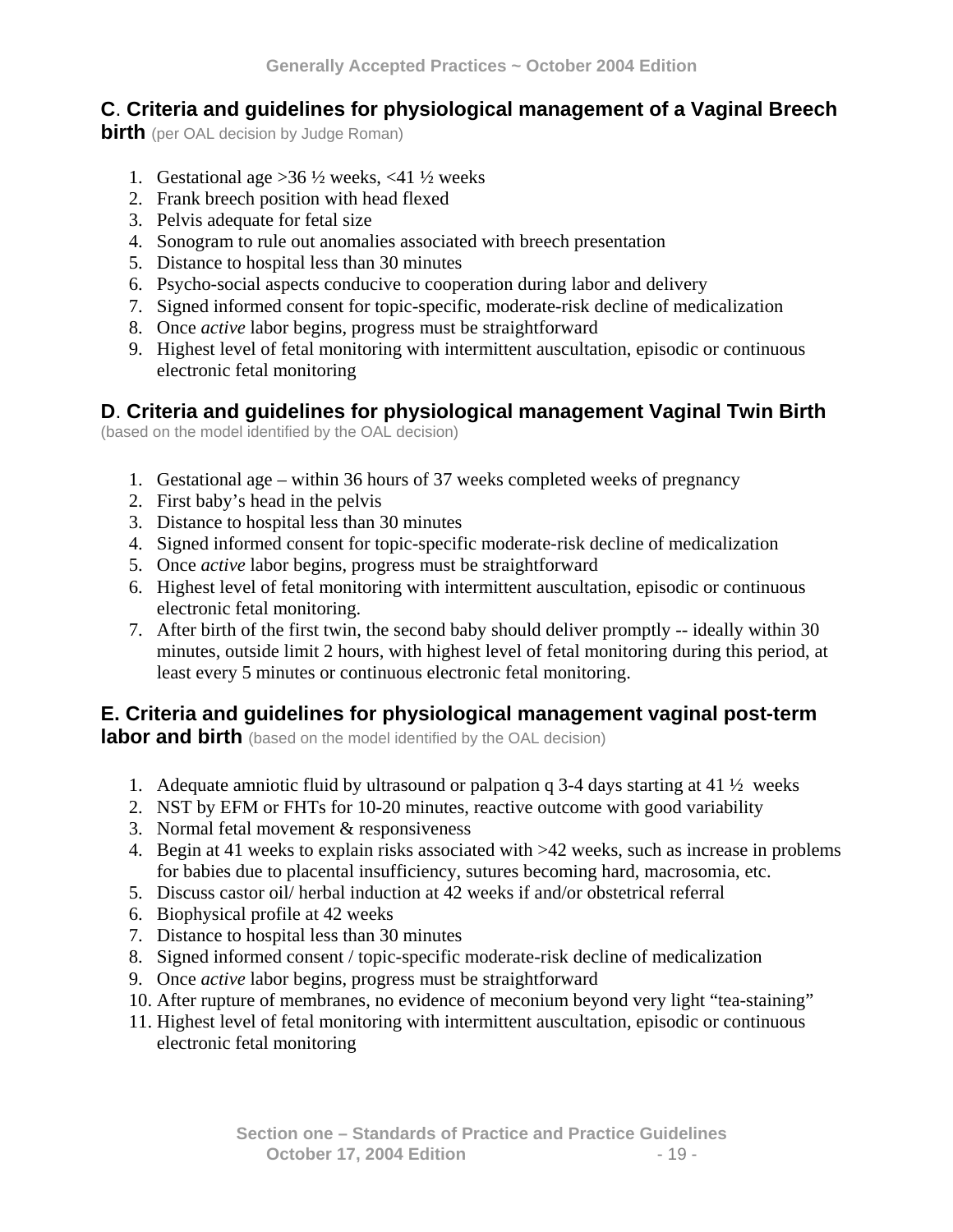# **F. Criteria and guidelines for physiological management of post-cesarean**

**vaginal birth** (based on the model identified by the OAL decision)

- 1. Documentation of one low transverse incision without serious post-op morbidity/infection
- 2. Strong recommendation for greater than 18 months between births
- 3. Adequate pelvis for size of baby
- 4. Distance to hospital less than 30 minutes
- 5. Discuss ultrasound exam in last  $3<sup>rd</sup>$  trimester to determine thickness of low uterine segment (note: Cochrane date base has not established the efficacy of this diagnostic procedure)
- 6. Signed informed consent / topic-specific special circumstances decline of medicalization (see special circumstances VBAC informed consent for other VBAC-specific criteria)
- 7. Once *active* labor begins, progress must be straightforward
- 8. Highest level of fetal monitoring with intermittent auscultation, episodic or continuous electronic fetal monitoring

#### ====================== **Expectant Management of PROM** ====================

## **G**. **Criteria and guidelines for pre-labor rupture of membranes** (**PROM**) – Expectant

Management of spontaneous rupture of amniotic membranes (SROM) *without* spontaneous onset of labor (SOOL) from the  $18<sup>th</sup>$  to the 48th hour in GBS negative mothers:

- **1.** Most pregnant women experience spontaneous onset of labor within 12 hours of SROM. Published studies on PROM at term document SOOL within 24 hours in 70% of pregnant women and by 48 hours in 90% of such cases. Based on scientific opinion, expectant management is an acceptable alternative to induction when the mother is apyrexic (no fever), fluid is clear and the fetal heart rate evaluation is normal. The following criteria and guidelines apply:
	- a) 37 completed weeks of pregnancy w/o other clinically significant factors
	- b) mother afebrile with normal pulse rate
	- c) normal FHT baseline with normal variability and no clinically significant decels
	- d) amniotic fluid without odor, blood or meconium (beyond light "tea-staining")
	- e) informed consent discussion and topic-specific decline of medicalization waiver
	- f) mother agrees to monitor her temperature and pulse every 4 hours during while awake
	- g) instructions to parents to contact the midwife if any change in parameters
	- h) on-going assessment of situation by the midwife as indicated
	- i) discuss castor oil/ herbal induction at 24 hours and/or obstetrical referral

#### **2. Transfer of care for:**

- a) clinically-significant elevation of maternal or fetal pulse rate
- b) maternal fever of 100.6
- c) foul-smelling amniotic fluid
- d) frank blood or meconium (beyond light or "tea-stained", non-particulate fluid)
- e) failure to establish progressive labor by 48 hours
- a. client's desire for medical management or midwife's unwillingness/inability to continue managing expectantly at home

**Section one – Standards of Practice and Practice Guidelines October 17, 2004 Edition** - 20 -